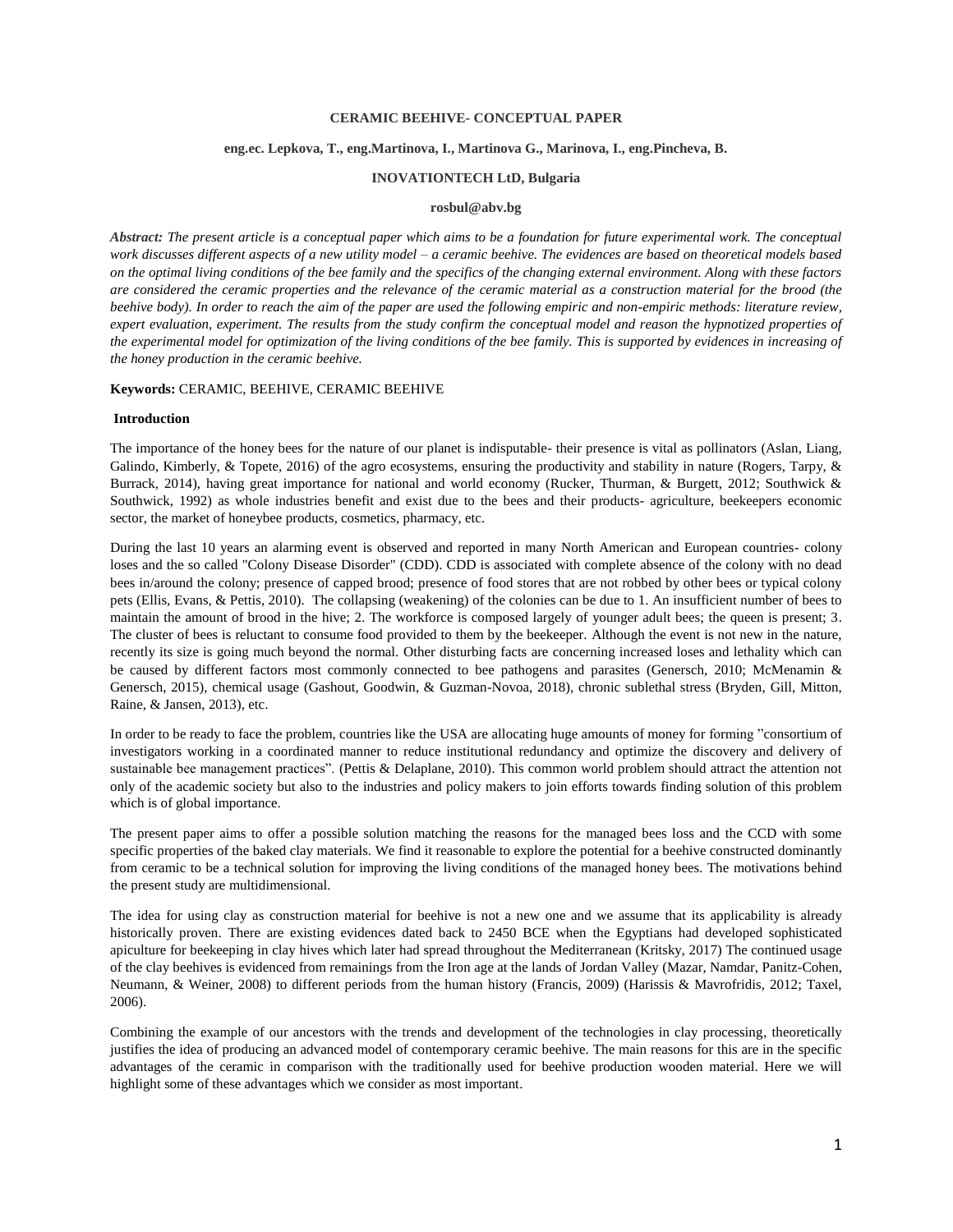Firstly, from technical point of view, one of the most important properties of clay is that when it is baked at high temperatures (over 950  $\degree$  C), it is irreversibly transformed into a solid stone-like body that has high strength, fire resistance and low water absorption. What is more, the backed clay is a pore "breathing" structure with high frost durability(Hansen & Kung, 1988) and is performing better in terms of water retain (table 1) which is important when considering the fact that the increased humidity and moisture content of the material are predispositions for bacteria and other microorganisms occurrence in the beehive. This would make the conceptualized ceramic beehive model especially useful for geographical regions characterized with extreme temperatures, high temperature amplitudes between the seasons as well as places with higher risk of fires or windy areas (the relative higher weight of the ceramic lowers the risk of sweeping) which cause serious material damages to the beekeepers. Because of the properties of the baked clay and its relatively higher endurance in terms of physico-mechanical and operational properties, a ceramic beehive is expected to be able to provide an optimal solution for unfavorable environmental conditions both for the bees and the beekeepers.

Additionally, the endurance of the ceramic materials in their solid baked form does not require any successive treatment as it is in the case of the wood materials. The wooden beehives require regular treatment with wood preservatives which affect the quality of living of

the bees as well as the quality of the bee products. Authors who worked on the topic argue that the wood preservatives such as chromated copper arsenate, tributyltin oxide, pentachlorophenol are associated with winter losses of colonies (Johnson, 2015; Kalnins & Detroy, 1984) and increased arsenic content in the products. Wood materials have relatively short life cycle in comparison with the bricks. With the time, the wear resistance of the wooden materials decrease and wood declay process takes place due to the wood-inhabiting bacteria and the actinomycetes (Clausen, 1996; Johnston, Boddy, & Weightman, 2016). The process causes effects on the level of hygiene within the beehives well. In this respect, the ceramic beehive is a more hygienic material which does not favor the development of bacteria, it is rot–proof, impermeable, non–absorbent, insulating and easy to clean and disinfect. Usage of ceramic material has also an environmental advantage as the production of ceramic beehives is not connected with cutting trees.

Considering all the above mentioned we assume that there are enough evidences to hypotize that a ceramic beehive would find a good application in the beekeeping industry providing better conditions for the bees and assuring better quality of the bee products.

#### **Methods**

In order to reach the aim of the study, is used a complex of non-empirical and empirical methods such as theoretical analysis, expert evaluation, experiment. The expert evaluation has been conducted in two stages - before and after construction design of a model of the conceptualized beehive. The expert evaluation aimed to gather experts who work in different fields connected to beekeeping (beehive production, beekeepers experts, academicians and researchers, constructors) in order to critically evaluate the idea and generate guidelines for the production of the first experimental model. The first experts' evaluation meeting took place in the spring of 2012. Following the production of the first experimental model, another experts evaluation took place in order to discuss practical aspects of the design, construction and production process. In 2014 starts the consequent process of inhabitation of the experimental model with bee families. The beehives are constantly observed and improvements of the construction of the beehive has been done in timely manner. The last upgraded version of the model has been inhabited in 2017.

### **Results and discussion**

The first experts' analysis of the idea gives ground for development of the first utility model. The assumed benefits and advantages of the ceramic beehive have been confirmed by the experts. It was agreed that at this stage of the model development it is most appropriate to be designed and produced only the body (brood) and the top cap as it is the place where the queen lives and where the bees are during the winter season. The construction of the hive consists of ceramic plates and supporting metal structure as it is shown on image 1. The sizes of the design of the prototype is in full compliance with the standard for Langstroth hives enabling the usage of the standard wooden boxes above. The choice of Langstroth standard is not done randomly but because it is the most common used beehive in Bulgaria.

The realization and implementation of the idea has been discussed at the second expert evaluation meeting when advantages and disadvantages of the result has been analyzed. It was concluded that the main disadvantage is the weight of the body so lightening of the

*image 1 Prototype of ceramic beehive/ model 1*

| RH,<br>$\frac{0}{0}$ | Wood<br>MС | Face Brick<br>MС<br>(Weight %) (Weight %) |  |  |
|----------------------|------------|-------------------------------------------|--|--|
| 50                   | $\sim$ 9   | 0.02                                      |  |  |
| 80                   | 16         | 0.09                                      |  |  |
| 90                   | 20         | 0.19                                      |  |  |
| 95                   | 24         | 0.38                                      |  |  |
| 100                  | $29+$      | 4.3                                       |  |  |
| 100                  | n/a        | $5 - 7$                                   |  |  |

*Table 1 Table 1 Correlation of Relative Humidity, Wood Moisture Content, and Brick Moisture Content*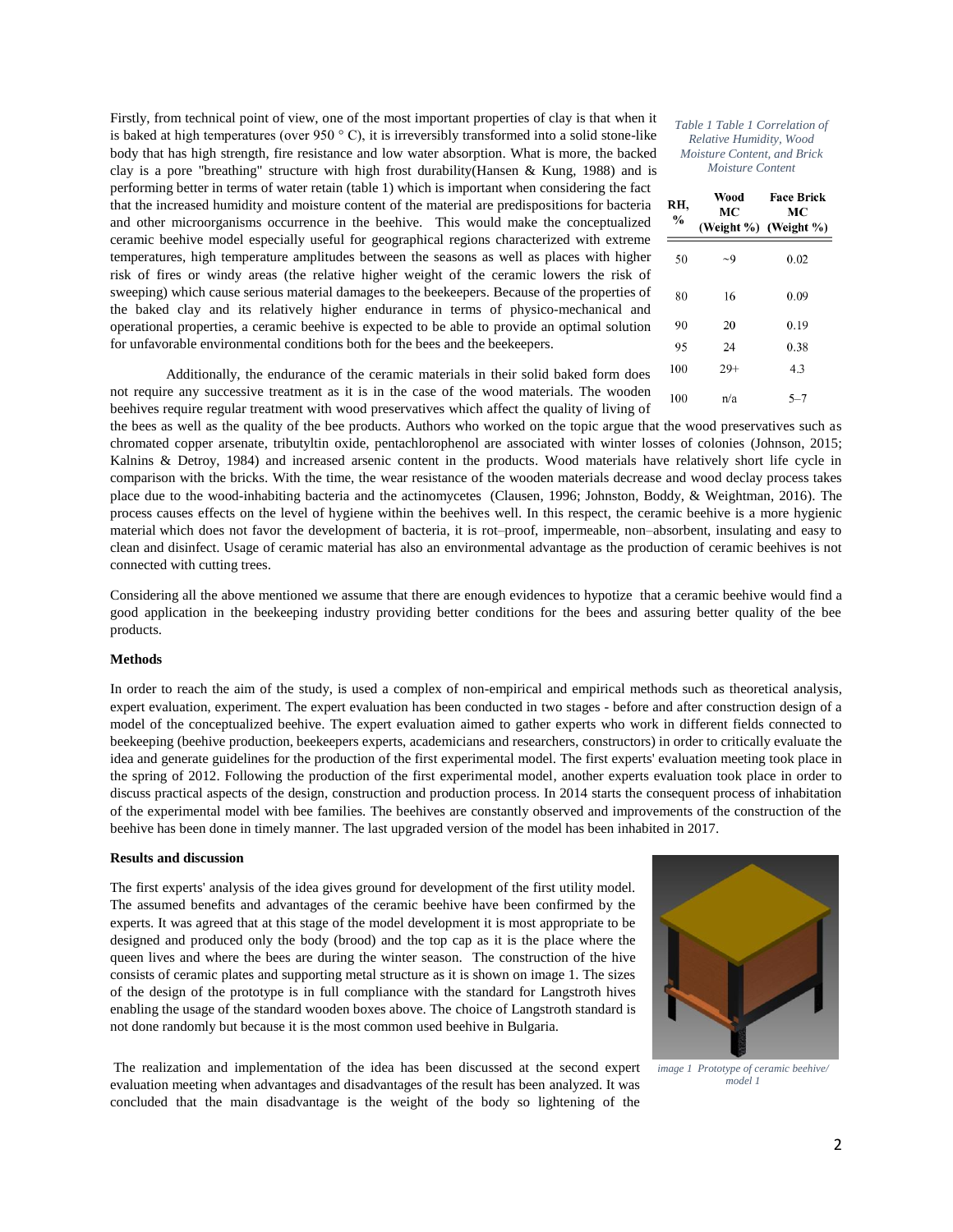

construction has been recommended. This led to research and development of new technological solutions ending up with design and production technology of ceramic plates with 66,66 % cavity (image 2). Apart from lightening the construction, the new single plates provide better isolation within the box because of the airbags (the inner part of the plate is filled with air) which ensures better living conditions and optimal temperature, significantly reducing the work of the bees in providing better living conditions.

Along with the utility model has been developed the technology for production of the plates as currently there are model equipment for producing of different types of plates as show in

table 2. *image 2 Ceramic plate with increased cavity*

| Table 2 Specification of the models for production of plates |  |  |  |
|--------------------------------------------------------------|--|--|--|

| <b>Size</b><br>[mm]        | Cavitv<br>[%] | <b>Water saturation</b><br>-%1 | <b>Compressive strength</b><br>[MPa/ kg/cm <sup>2</sup> ] | Weight<br>[kg] |
|----------------------------|---------------|--------------------------------|-----------------------------------------------------------|----------------|
| 310 x 375 x 25             | 66.66         | $<$ l $0\%$                    | 28/2800                                                   | 2.900          |
| 310 x 500 x 25             | 66.66         | <10%                           | 28/2800                                                   | 3.800          |
| $260 \times 500 \times 25$ | 66.66         | <10%                           | 28/2800                                                   | 3.000          |
| $260 \times 375 \times 25$ | 66.66         | <10%                           | 28/2800                                                   | 2.600          |

Following the recommended modifications, 14 beehives have been produced and put in natural conditions with bees inhabited in apiaries in different geographical regions. The beekeepers who participated in the experiment were asked to observe the bees' behavior and to report problems and impressions they have from the exploitation of the experimental model. From all the beekeepers feedback has been collected. During the experiment, in summer periods in two of the apiaries occurred fire. In both places the only remaining hive from the burning beehives is the experimental ceramic one. The last report on the results of the usage of the ceramic beehive is from the autumn of 2018 when the beekeepers report 30% increase in the honey production in comparison with the production in the wooden hives. For none of the ceramic hives is reported bee loss or CDD.



*image 3 Ceramic beehives, improved experimental model*

## **Conclusions**

The results obtained from the research confirm the conceptual model and reasons the hypnotized properties of the experimental model for optimization of the conditions for life of the bee's family. The idea has been registered as utility model in the Patent Office of Republic of Bulgaria with application number 2412/14.05.2013. Further experimental work is recommended in order to be laboratory tested the qualities of the honey produced in the ceramic beehive as it is assumed that the optimized internal conditions may also have effect not only to the quantity but also to the quality of the bee products.

#### **References**

- Aslan, C. E., Liang, C. T., Galindo, B., Kimberly, H., & Topete, W. (2016). The Role of Honey Bees as Pollinators in Natural Areas. *Natural Areas Journal*, *36*(4), 478–488. https://doi.org/10.3375/043.036.0413
- Bryden, J., Gill, R. J., Mitton, R. A. A., Raine, N. E., & Jansen, V. A. A. (2013). Chronic sublethal stress causes bee colony failure. *Ecology Letters*, *16*(12), 1463–1469. https://doi.org/10.1111/ele.12188
- Clausen, C. A. (1996). Bacterial associations with decaying wood: a review. *International Biodeterioration & Biodegradation*, *37*(1), 101–107. https://doi.org/10.1016/0964-8305(95)00109-3
- Ellis, J. D., Evans, J. D., & Pettis, J. (2010). Colony losses, managed colony population decline, and Colony Collapse Disorder in the United States. *Journal of Apicultural Research*, *49*(1), 134–136. https://doi.org/10.3896/IBRA.1.49.1.30
- Francis, J. (2009). Ancient Ceramic Beekeeping Equipment at the University of Ottawa. *Mouseion: Journal of the Classical Association of Canada*, *9*(2), 159–170. https://doi.org/10.1353/mou.2009.0004
- Gashout, H. A., Goodwin, P. H., & Guzman-Novoa, E. (2018). Lethality of synthetic and natural acaricides to worker honey bees (Apis mellifera) and their impact on the expression of health and detoxification-related genes. *Environmental Science and Pollution Research International*, *25*(34), 34730–34739. https://doi.org/10.1007/s11356-018-3205-6